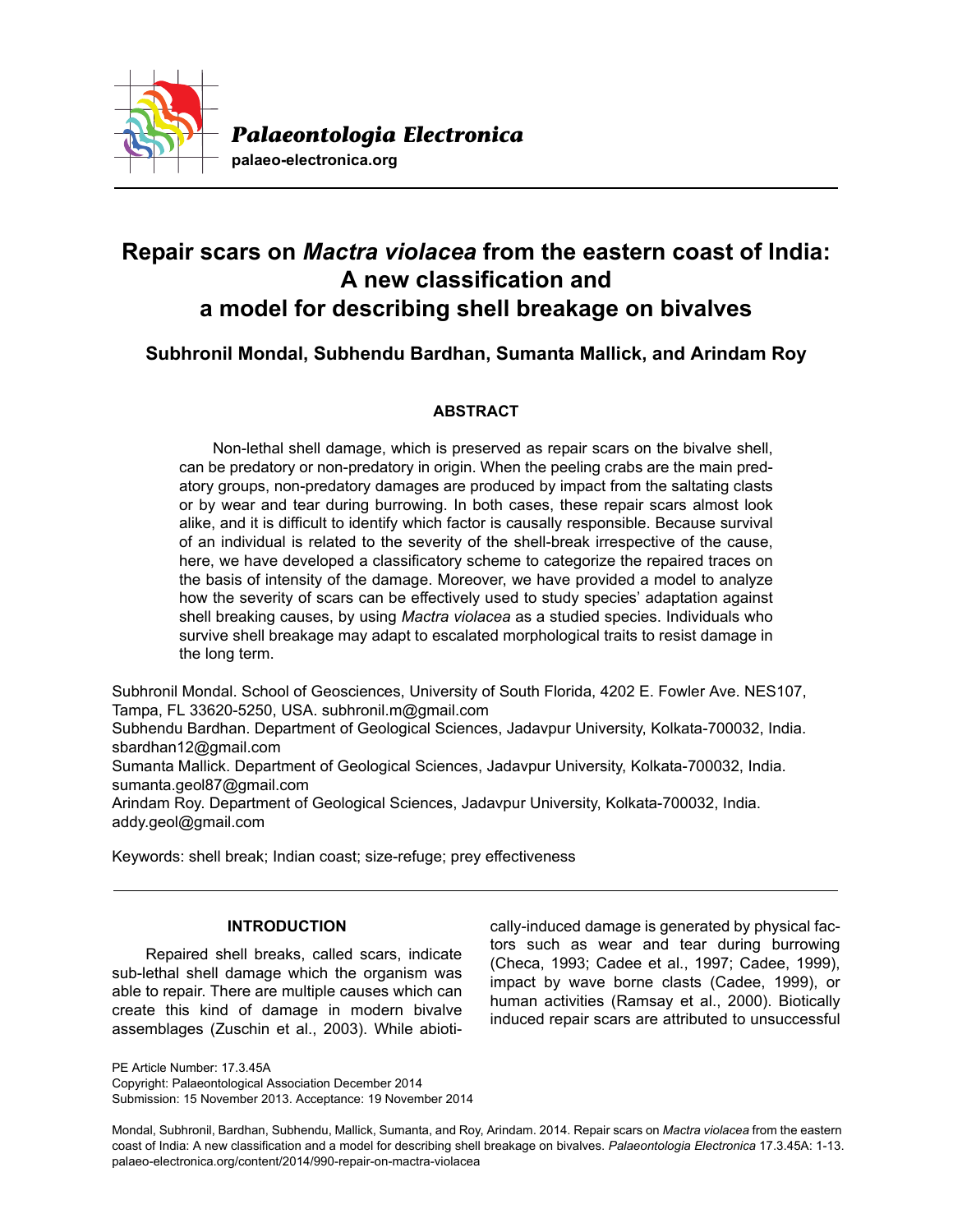attacks by the shell breaking predators (Vermeij, 1983; Vermeij and Dudley, 1985; Ebbestad and Peel, 1997; Dietl et al., 2000; Paul et al., 2013; and many others). In most cases, it is difficult to identify the taxonomic affinity of the 'culprit' just by looking at these scars (Kowalewski, 2002). The causes of shell breakage have been linked to the life habit of the prey. For example, the shell breaks of deepinfaunal species, which live outside the reach of potential shell-breaking predators, are thought to be non-predatory in origin (Checa, 1993; Alexander and Dietl, 2001, 2005). Although this assumption is safe for deep-infaunal bivalves, the cause of scarring is difficult to interpret for epifaunal, shallow and semi-infaunal bivalves, which can suffer shell breaks by both predation and physical factors (see Ausich and Gurrola, 1979 for an example). Moreover, these two types of scars often have indistinguishable morphologies. For example, nonpredatory arcuate or angular types of scars are similar to predatory scalloped type. Due to this apparent similarity, some authors, in fact, have synonymized some of these terminologies (Alexander and Dietl, 2001, 2003; Dietl, 2003, 2004). In addition, the classification schemes are often subjective and difficult to quantify. Under these circumstances, attempt of classification of repaired traces based on their causes will only "distract us from the real strength of trace fossils" (Kowalewski, 2002). Irrespective of the cause (i.e., abiotic or biotic) these breaks will affect survival during subsequent encounters with enemies and the environment (see Kowalewski, 2002). Survival may enhance the chances of reproduction of the individuals of the species and contribute to the adaptation against shell breaks in the long run (Vermeij, 1982).

Here, we have studied scars on a shallowburrowing bivalve, *Mactra violacea* Gmelin, 1791, from the Indian coast, and have demonstrated that our studied species showed signatures of both the predatory and non-predatory scars on them (i.e., heterogeneity of scars). We have argued that it is not required to classify scars based on their origin. Rather, it is important to focus on the severity of scars and correlate those with the survival of inflicted bivalves (see Mondal et al., 2010a for similar approach). In line with that, we have introduced a new classification system of scars based on their severity irrespective of their cause. In fossil record, when this type of heterogeneity of scars is encountered, we can use our new classificatory scheme to study the adaptation of a species against shellscarring agents.

## **MATERIAL AND METHODS**

## **The Opportunity**

Chandipur, located on the eastern coast of India (21°30'N, 86°54'E), has a vast expanse of tidal flat within an estuary-bar complex (Figure 1). A diverse assemblage of predators and prey inhabit this area (Mondal et al., 2010b; Das et al., 2014). The bivalve community is represented mostly by the genus *Mactra. Mactra violacea* is generally less abundant and found sporadically as disarticulated shells (mostly adults) along the beach and the tidal flat. This species is large and is shallow burrower (i.e., the distance between sediment-water interface and the posterior end of the buried shell is not great), living in the intertidal to sub-tidal muddy-shaly sand flats in Chandipur (Rao et al., 1991, 1992). However, in a recent study from other parts of India, it was observed that adult *M. violacea* lives in the surf zone, which is frequently disturbed by the tidal waves (Laxmilatha et al., 2010). *M. Violacea* burrows a considerable depth (the adult length may exceed 8.5 cm.) to make it fully infaunal and for this reason may be alternatively considered as a deep burrowing bivalve (cf. Stanley, 1970; Ingole, 2002; Laxmilatha et al., 2010). However, the individuals in Chandipur do not live far away from the sediment-water interface. Two lines of evidence further support our observation. First, the shells are occasionally found with drillholes made by naticid gastropods which hunt only within shallow sediments. Second, *M. violacea* has quite large and thick shell, which is related to shallow depth of burial (Stanley, 1970, figure 30). Shallow burrower bivalves evolved thicker shell to avoid boring gastropods and physical shell breakage (Carter, 1968; Stanley, 1970). *M. violacea* has smooth shells, although in some specimens faint divaricate-like ribs seem to appear near the venter (personal observation). A thick periostracum layer is present over the shell. *M. violacea* has a slit-like anterior and an oval posterior gape (Figure 2). In Chandipur, the species generally shows low frequency of drilling predation with respect to other species of *Mactra* (see Mondal et al., 2010b; personal observation). Present specimens, however, have extensive scars on them (Figures 2, 3).

During July-August (2009), a strong monsoonal cyclone, named locally as 'Aila' in India, exhumed a vast assemblage of *M. violacea* at Chandipur from its intertidal and subtidal habitats (Ingole, 2002) and was brought on to the beach. Tens of hundreds of adult *M. violacea* were washed ashore along the highest water marks (near back-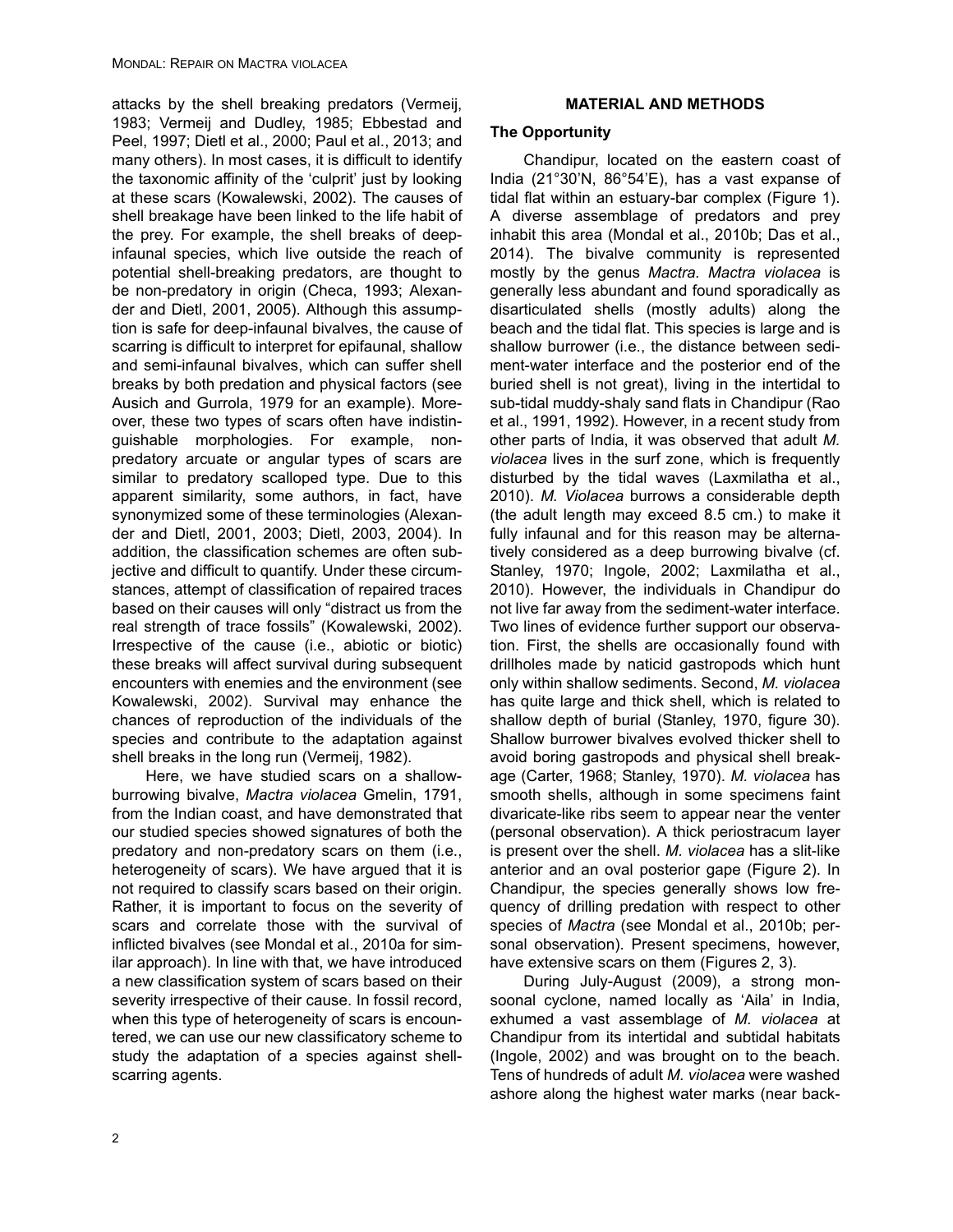

**FIGURE 1.** Map of the studied area with beach-bar-tidal flat-back swamp. The actual photograph is taken from the Google Earth (2013).

shore-aeolian dune transition). This provided a rare opportunity to study a population of *M. violacea*, which are relatively rare through the seasons in the beach. This taphonomic assemblage (Taphonomoic Grade I, Flessa et al., 1993) was almost monotypically composed of *M. violacea*. Most of the shells were articulated, and even retained ligament and periostracum on them. A total of 533 articulated shells (antero-posterior length varies from 30 mm to 85 mm) were collected systematically through five grids (1m X 1m), which were aligned parallel to the beach every 50 m. Younger specimens (antero-posterior length < 20 mm) were also collected from outside the grid to document ontogenetic changes of morphological traits, as well as shell repair data.

#### **Probable Origin of Scars**

In life orientation, the sagittal plane of *M. violacea* remains vertical with the posterior part of the shell being close to the sediment-water interface. Because of the presence of the prominent gape at the posterior, predator-induced scars are likely to be concentrated along this region (Alexander and Dietl, 2001; Boulding, 1984). In addition, if the scars are mirror-image on both valves, it is another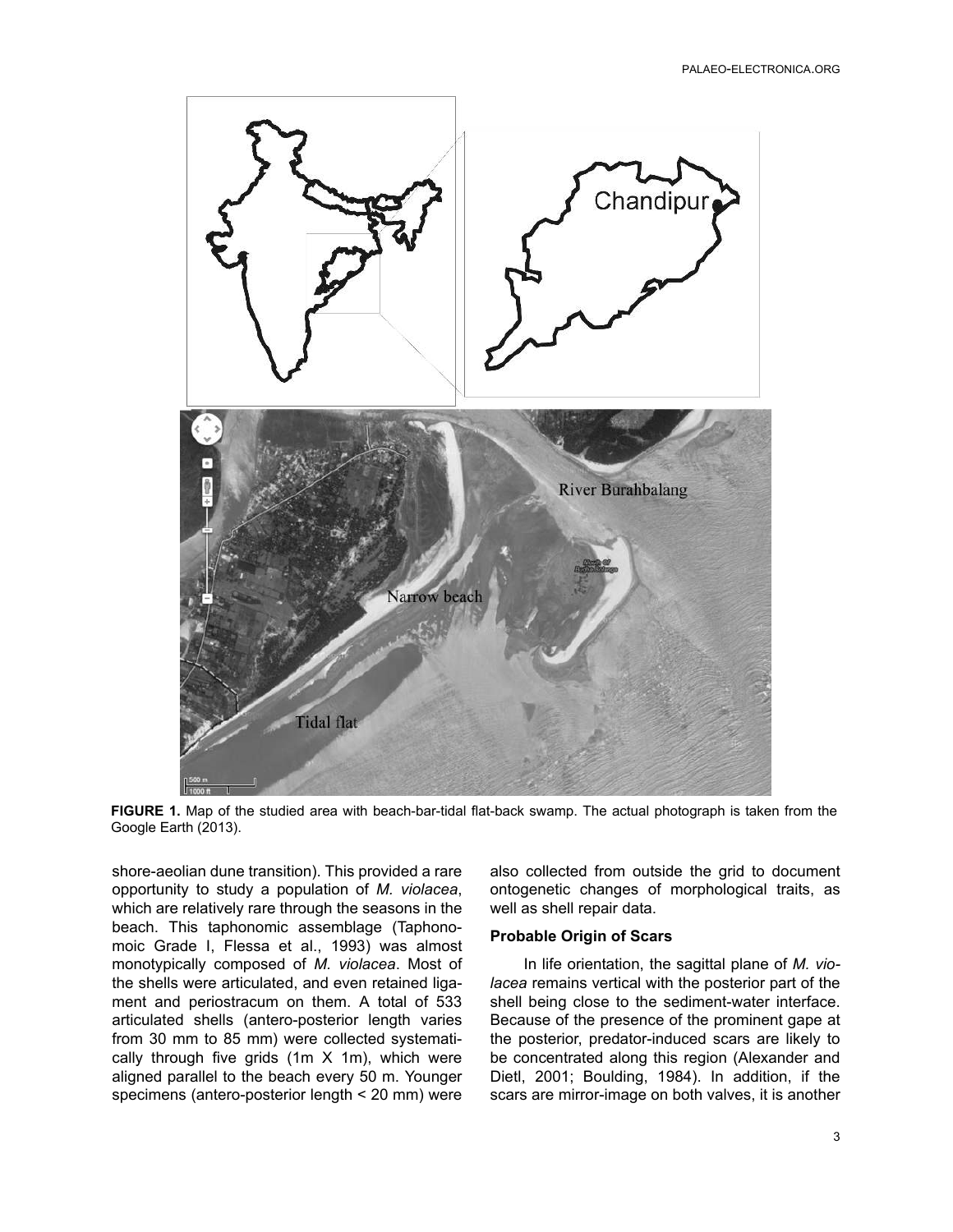

**FIGURE 2.** Several types of damages on the bivalve shells have been used as an indicator of breaks. 1-3, valves are gaped even when they are closed, 1 and 3, scars are mirror imaged on two valves; 4,internal view of the bivalve shows sign of repair due to severe break (visible at the external side); 5,a severe break (Grade I) has been repaired by carbonate secretion; 6-7, retention of broken fragment near a large break (arrows).

strong indicator of predation (Leighton, 2001). Another most common feature in support of predation is size refuge, i.e., whether shell breaks are restricted to any particular size class or not (Leighton, 2001). Since predators tend to attack a pre-

ferred prey size (i.e., size selectivity), predatory attacks seem to concentrate at a particular size class of the prey (Leighton, 2001). Alternatively, if damage was mostly non-predatory, we should find shell breaks throughout the ontogeny of the spe-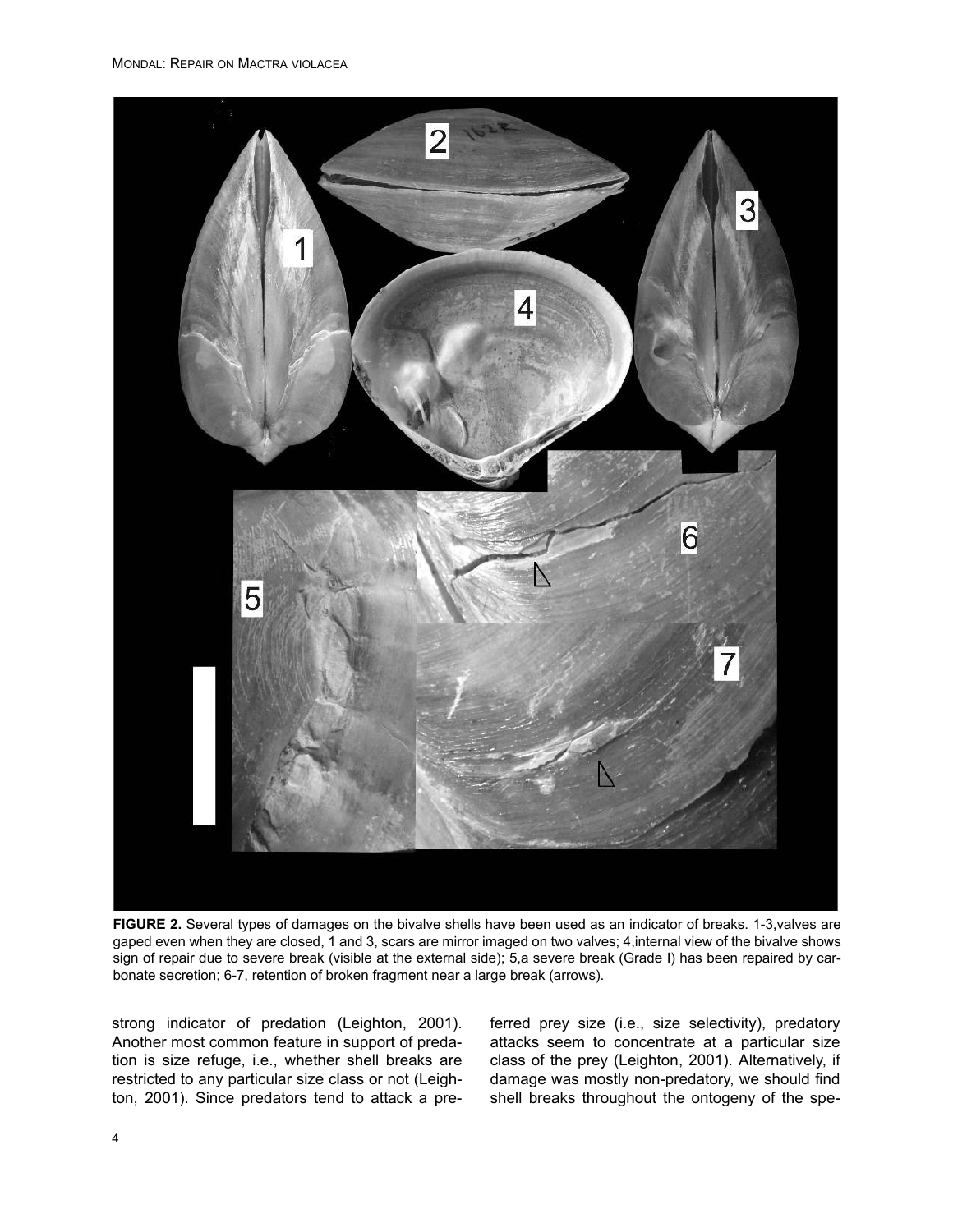

**FIGURE 3.** Different types of repair scars on *Mactra violacea* are presented here. See that the valves (7 and 10) have distinct undulation because of a severe break (Grade I).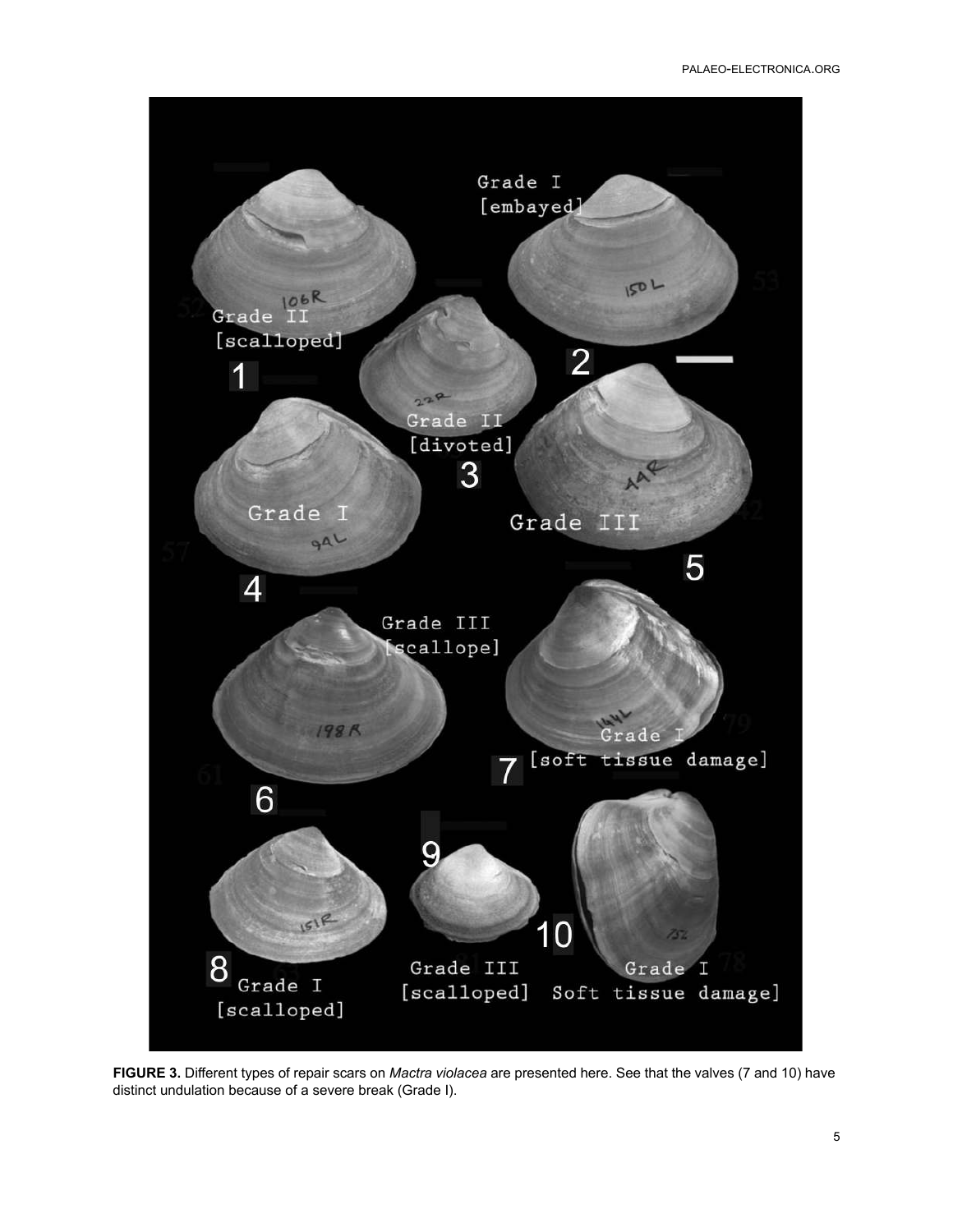

**FIGURE 4.** Schematic diagram of the studied species, *Mactra violacea*, shows scar distribution (the pie chart at right) on the valves (i.e., the grids at left). Note that the venter (location 2 and 3 together) has maximum number of scars.

cies. Distribution of scars on the prey shell in that case, however, will be higher at smaller individuals under the same physical influences. For this, documentation of ontogenetic distribution of scars is required.

In order to document size refuge of scars, we have measured length (anterior-posterior elongation) of the dead shells and length of the shells at the age when the scars were produced (Figure 4). These have been treated as 'length at death' and 'length at scar', respectively (see Alexander and Dietl, 2001). Skewness of size-frequency distributions of these two measurements was compared by means of a statistical t-test (Figure 4; see also Alexander and Dietl, 2001) to see whether scars are restricted to a particular size class or not. To document whether scars are distributed throughout the shell or are locally concentrated on a particular location of the shell (site-specificity), valves have been divided into four distinct sectors/grids (Figure 4) and numbers of scars on these locations were recorded. If the length of a scar stretches from the antero-venter to the postero-venter, and thus covers the whole venter (Figure 3.4), we counted this as four scars, one in each sector (see Mondal and Herbert, 2012). In doing so, a single scar may be

represented as a maximum of four separate scars at four locations, which might increase true number of scars on the species, but will represent the damaged locations of the shell. Otherwise, an entirely broken venter and a small scalloped breakage will be weighted the same, which will not separate scars based on their severity. Chi-square goodness of fit test was performed to see whether scars are randomly distributed to the shells or not, with  $\alpha$ = 0.05. It should be noted that, for the present case, in most individuals, scars are present as mirror images on both valves, without showing any valve preference (Figure 2.1, 2.3). For this reason, either of the two valves (left or right, no bias) of the articulated specimens was studied for the location of scars.

#### **The Proposed Classification Scheme**

Based on their severity, repair scars were categorized under three groups: Grade I, Grade II, and Grade III (Table 1; Figure 3). These categories are gradational. Grade I is the most severe one because it inflicts damage to the soft parts, which may be exposed to bacteria, parasites, and predators (Vermeij, 1983, 1987; Dietl and Alexander, 2005). It also includes very large-sized scars–

**TABLE 1.** Types of shell damages, separated by different Grades, introduced in the paper.

|                |                       | <b>Characters of scars</b>                 |                                  | Synonyms           |                          |  |
|----------------|-----------------------|--------------------------------------------|----------------------------------|--------------------|--------------------------|--|
| Grade          | Soft tissue<br>damage | <b>Stretch</b><br>(with respect to length) | Depth<br>(with respect to width) | Predatory          | Non-Predatory            |  |
|                | visible               | $>50\%$                                    | $>30\%$                          | Embayed, Cleft     | Creases, Arcuate-angular |  |
| Ш              | $---$                 | $5 - 50$                                   | 5-30%                            | Scalloped, Devoted | Horseshoe                |  |
| $\mathbf{III}$ | $---$                 | $< 5\%$                                    | $< 5\%$                          | Scalloped          | Arcuate-angular          |  |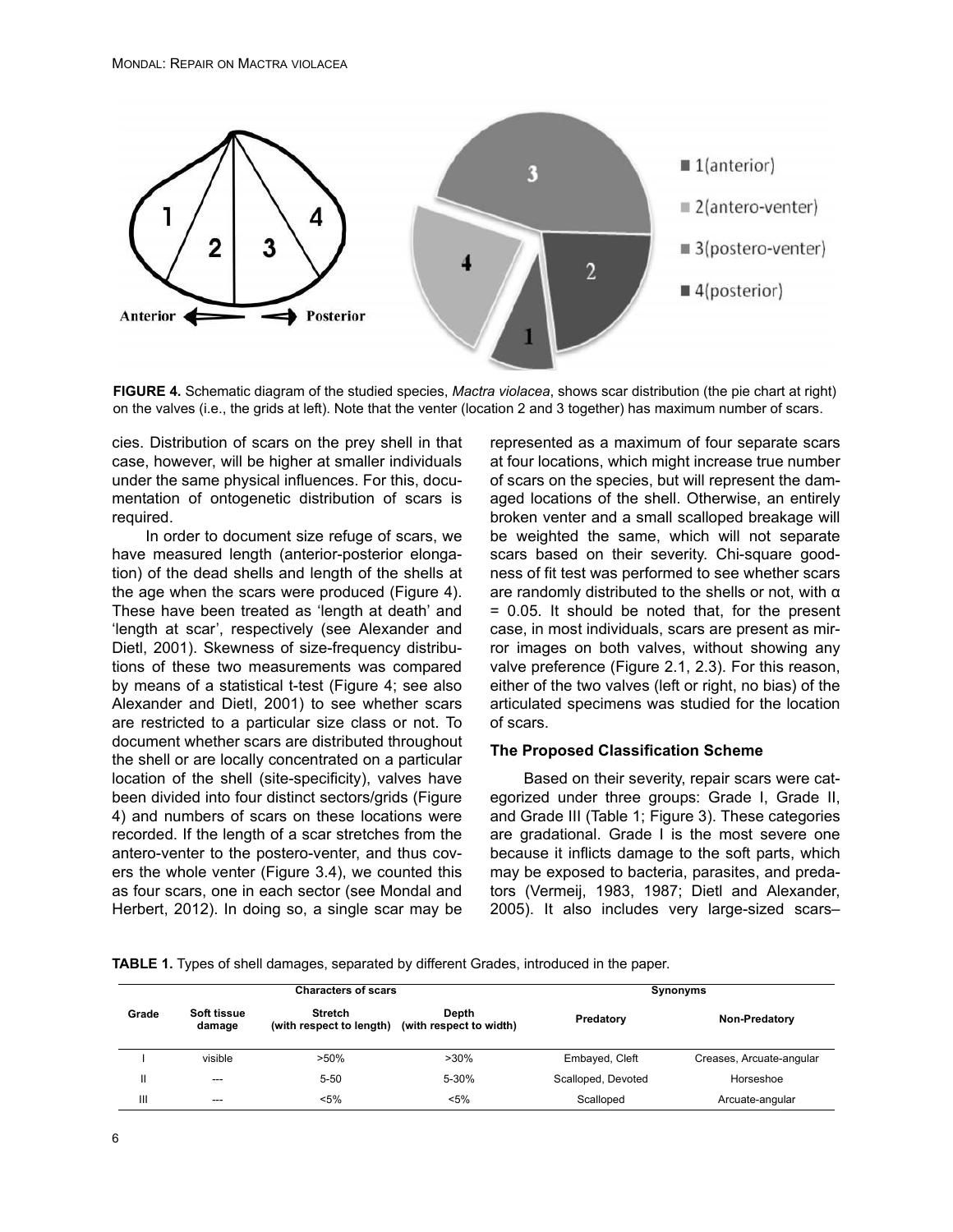embayed and cleft type scars of predatory origin, by Alexander and Dietl (2001); and creases and arcuate-angular type of scars of non-predatory origin by Checa (1993). A scar with elongation greater than or equal to 50% of body length (here antero-posterior length) and/or a depth (from venter towards umbo) of greater than or equal to 30% of the shell height (here distance of umbo from ventral commissure) is considered as Grade IA. Soft part damage (identified externally or internally by shell distortion, or offset in growth lines or double wall) is considered as Grade IB.

Grade II is less severe than Grade I. Grade II includes scars which cover 5-50% of body length and/or depth between 5-30% of shell height (Table 1). It does not inflict any soft part damage, but a large portion of the shell is chipped away. It includes scalloped and divoted type of scar of predatory origin (Alexander and Dietl, 2001) and horseshoe type of non-predatory scars (Checa, 1993).

Grade III is the least severe type of damage, which indicates a very small break or removal of small slivers of the shell (<5% of length and height; Table 1). It includes scalloped (Dietl and Alexander, 2005) and arcuate-angular type (Checa, 1993) scars. Chi-square goodness of fit test was performed to see whether all grades of scars are equally common on the shells or not.

### **Species' Adaptive Responses against Breaks**

Shell morphologies were studied to correlate them with the scars. Shell convexity and thickness near the ventral commissure were studied as proxy of the shell strength (Alexander and Dietl, 2003). Valve convexity was measured as ventral angles at several ontogenetic stages. Shell thickness at venter was calculated using digital slide calipers (0.01 precision). Depth of pallial sinus was calculated for different growth stages in order to examine the relative change in burrowing depth with age (Stanley, 1970). In general, a thicker shell is more resistant against shell break; less convex valves are helpful for rapid burrowing, and deep infaunal forms are less likely to be attacked by the predators.

### **RESULTS AND DISCUSSION**

### **Probable Origin of Scars**

Scars are non-randomly distributed on the bivalve shells  $(X^2 = 97.062, p \ll 0.01)$  with 9.52% of the scars located on the anterior part of the shell (near the anterior gape; location 1 in Figure 4) and 22.4% of the scars found within the posterior part (near the posterior gape, location 4). The venter (location 2 and 3 together) has as many as 243 scars (68.06%). Out of these ventrally-located scars, 163 (45.66%) are located in the posteroventral location (i.e., location 3).

When frequencies of 'length at death' and 'length at scar' are plotted (Figure 5), the length at death distribution showed positive skewness (right), and the length at scar distribution showed negative (left) skewness. The difference between mean size of length at death (65.55 mm) and length at incidence of scars (31.73 mm) is significant (t-test,  $p < 0.01$ ). Apparently, no size refuge is observed (see Figure 5), suggesting that shell breakage continued throughout the whole ontogeny of the individual. For this reason, it is thought that the cause is non-predatory. However, low intensities of scars on the relatively larger shells (i.e., length> 50 mm) may be the result of attacks by certain group of predator(s) who only attack the larger individuals.

Further support of non-predatory origin of scars include retention of broken chips at the damaged area (Figure 2.5-7), which is not the characteristic feature of peeling predation (e.g., crabs) and is more characteristic of abiotic damage (Checa, 1993). Periostracum and/or any other organic matrix help to retain these broken chips. The other evidence is that *M. violacea* is a shallow burrower with a permanent posterior gape. If the epifaunal predatory peeling crabs were the culprits, the scars will be mostly restricted at the posterior part of the shell; for prey with a posterior gape will be broken from the gape (see Boulding, 1984). Contrary to this, we have found only 22.4% of scars at the posterior part. The presence of the maximum number of scars at the ventral part of the shell might have been produced during burrowing (Checa, 1993; Alexander and Dietl, 2001); however we did not find any live individual of the species to test that hypothesis. Other evidence in favor of abiotic origin of scars is that some shells show characteristic non-predatory post-mortem cracks (from venter towards umbo) at the vicinity of boulders in the beach (pers. obs.), further implying that the non-predatory shell-breaking agents could have interacted while the individuals were still alive. Moreover, the studied area suffers from extensive anthropogenic activities (i.e., fishing, trawling, dredging, and trampling), which might cause physical breakage (Ramsay et al., 2000, 2001).

However, many of the individuals show signs of predatory origin of the scars. As mentioned ear-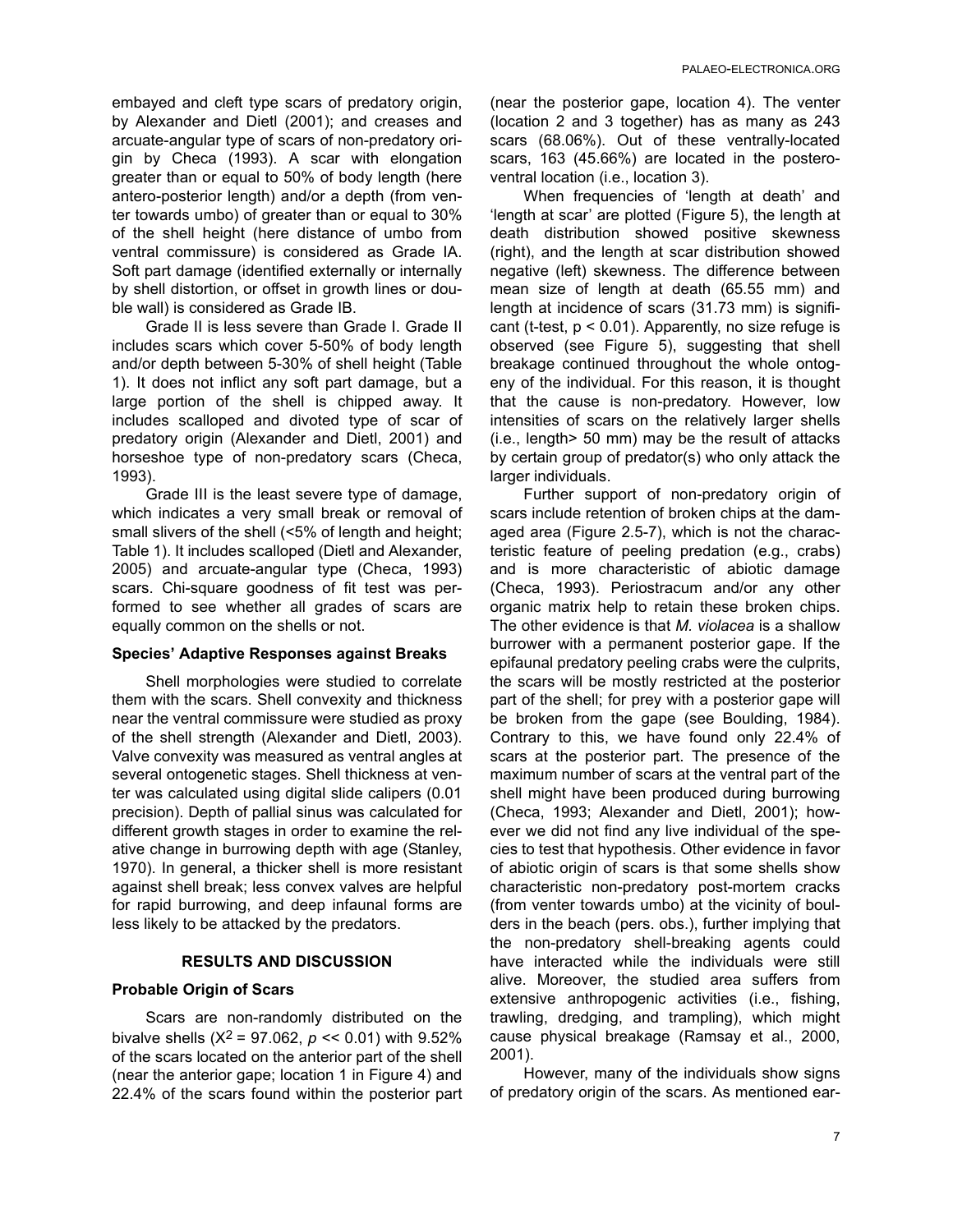

**FIGURE 5.** The graph shows absolute frequency distribution of 'length at death' and 'length at the incidence of scarring' on bivalve shells. Note marked differences in absolute frequency distributions of these two lengths. Presence of non-random distribution of 'length at death' indicates that the samples are not winnowed from the actual habitat of the living bivalves.

lier, the high concentration of scars at the posterior part relative to the anterior of infaunal bivalves is a probable indicator of predatory origin (Alexander and Dietl, 2001). Other evidences in support of the possible predatory origin are: (1) severe soft tissue damage, which create shell distortion, growth line discontinuity, abnormal shell growth, absence of ornamentation, and permanent failure of complete repairing (Figures 2.4-5, 3.5-10); (2) scars are present as mirror images on both valves (Leighton, 2001). The other evidences are the morphology of the scars themselves. As reported by many paleontological and neontological studies (Vermeij, 1982; Alexander and Dietl, 2001; Paul et al., 2013; Mondal et al., 2014b), peeling predators use their claws to chip away small portion of the shell during feeding (Vermeij, 1977; Zipser and Vermeij, 1978; Seed and Hughes, 1995; Sanford et al., 2003). As a consequence, biotically produced repair scars, similar to which have been documented here, are not parallel to the growth lines and show zigzag pattern of break (Figures 2, 3). The other evidence

which further supports the biotic origin of these scars is that the majority of scars are concentrated at earlier ontogeny, which might indicate a case of size-refuge (Figure 5) related to predation (Leighton, 2001). Chandipur has diverse groups of durophagous predators, including crabs (see Mondal et al., 2010b for references), which might be responsible for this jagged scars (Vermeij, 1982; Boulding, 1984). Other probable predators are the Busyconinae gastropods, which may chip the shell margin away during feeding (see Dietl, 2004). All these potential factors suggest a mixed mode of breakage for *M. violacea*. The exact proportion of predatory to non-predatory damage is difficult to count, but it indicates a clear heterogeneity of shell damage, including both the predatory and nonpredatory types.

#### **Severity of Scars and Related Adaptations**

Grade III is the most common type of scar (almost 60%), while Grade II scar is relatively infrequent (22%) and Grade I scar is rare (<18%) (*X*2 =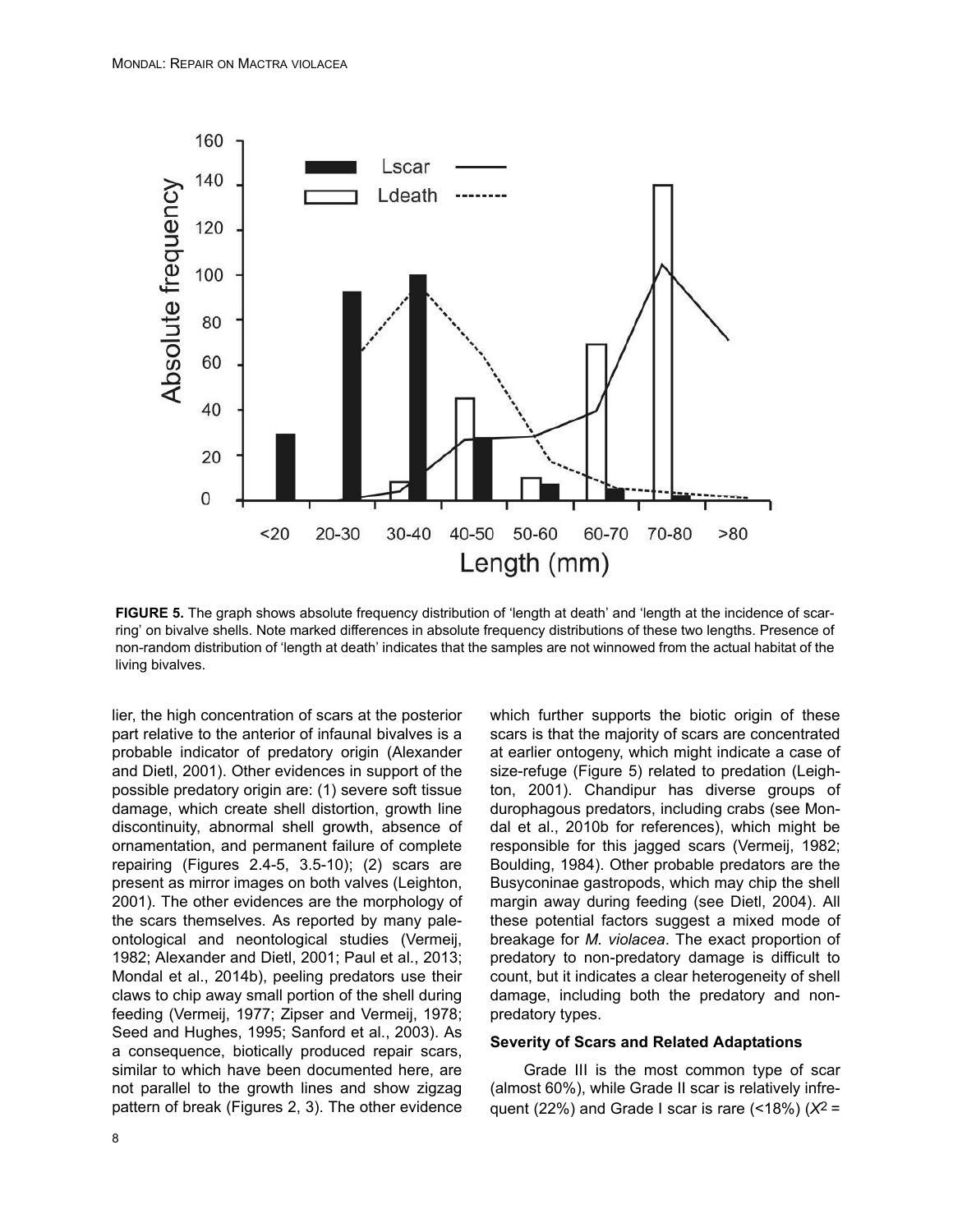|       |    | <b>Location on shell</b>      |                                |                               |                                |                               |                                |  |  |
|-------|----|-------------------------------|--------------------------------|-------------------------------|--------------------------------|-------------------------------|--------------------------------|--|--|
| Grade |    |                               |                                |                               |                                | 4                             |                                |  |  |
|       |    | Type A (stretch<br>and depth) | Type B (soft<br>tissue damage) | Type A (stretch<br>and depth) | Type B (soft<br>tissue damage) | Type A (stretch<br>and depth) | Type B (soft<br>tissue damage) |  |  |
|       | 2  | 12                            |                                | 20                            |                                | 14                            | 3                              |  |  |
| Ш     |    | 18                            |                                | 32                            |                                | 18                            |                                |  |  |
| Ш     | 25 | 47                            |                                | 106                           |                                | 45                            |                                |  |  |

**TABLE 2.** Distribution of damages and their severities are presented here. Note that most the damages are of Grade III and are concentrated on the ventral part of the shell. Stretch = the dimension of the scar (see text).

137.412,  $p \le 0.01$ ). Soft tissue damage is also very rare (only 11 out of 533 scars, Table. 2). Table 2 also suggests that scars of different grades are not site specific; they may be present anywhere on the shell.

The species shows high frequency of less severe scars (Grade III), which indicates the species' effectiveness against shell breaking agents (Table 2) and high repairability (Alexander and Dietl, 2001; Mondal et al., 2010a) against sublethal breaks. This enhances an individual's survival and longevity even it suffers maximum damage at early ontogeny (Figure 4). If breakage is severe (i.e., Grade I and II), it would have decreased the probability of survival of individuals and the length at death would have been restricted at the early ontogeny (where scars were concentrated) (see the section 'A Model' below). Moreover, depth of pallial sinus, shell thickness, and the ventral angle

(as an indicator of shell convexity) show ontogenetic increase (Figure 6). *M. violacea* has a large and relatively thick shell, which increases shell strength against breaking irrespective of the agent. All these are indicative of breakage-resistant adaptations of the species.

#### **A MODEL**

It now appears that various abiotic processes can result in shell breaks that can be very similar in morphology with breaks produced by the shellbreaking predators (Alexander and Dietl, 2001, 2003; Dietl, 2003, 2004; see also Kowalewski, 2002). Even more, different predators can produce similar type of breakage (Kowalewski, 2002), and members of the same species of predator can produce morphologically variable traces (e.g., Bromley, 1970; Zipser and Vermeij, 1978; Alexander,



**FIGURE 6.** Ontogenetic changes in *M. violacea*. The figures indicate changes in depth of living, shell thickness at venter and ventral angle with ontogeny, supporting lower incidence of shell damages.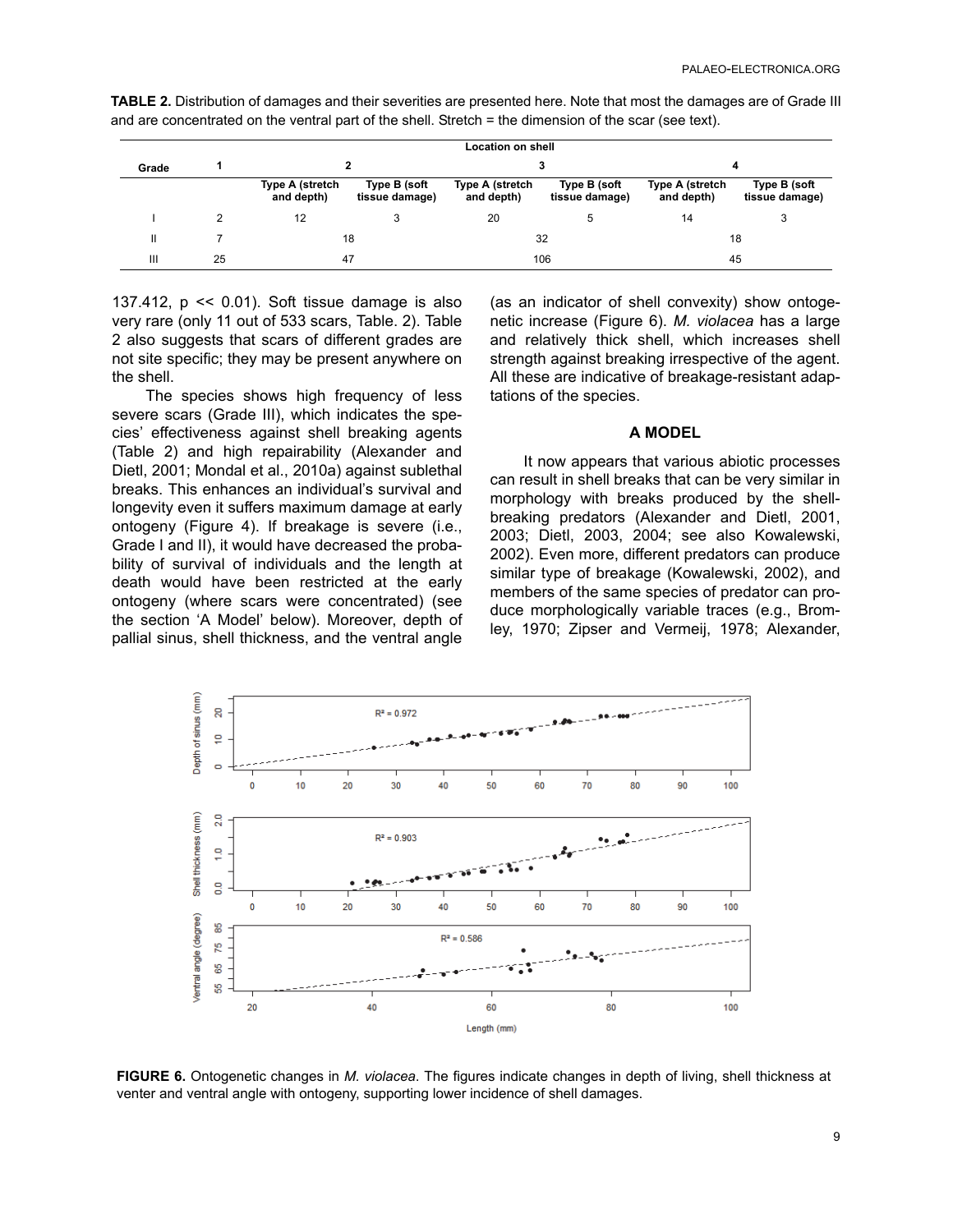1986; Dietl and Kelley, 2006; Kowalewski et al., 1997; Grey et al., 2005; Morton, 2005; Dietl and Kelley, 2006; Grey et al., 2007; Mondal et al., 2014a). As a consequence, misidentification of the cause of those scars can overestimate or underestimate predation frequencies of any prey species (Mondal et al., 2014b). As Kowalewski (2002) has pointed out, identification of causes of scarring is not always required, because "…such identification efforts can only distract us from the real strength of trace fossils" (p. 10). Whatever might be the cause, severity of scars will determine an individual's longterm survival and subsequent adaptation.

Alexander and Dietl (2001) came up with a unique way of using the frequency distribution of length of scars in relation with the frequency distribution of length at death, so that, when compared, these two distributions (their figure 1) can be used as a measure of species' adaptive capability, which they called as 'repairability' (see also Mondal et al., 2010a). Although envisaged, no attempt was made so far for its testability. Here, we have made an attempt to show that these two frequency distributions can be used as an indicator of species' adaptation against shell breaks.

In order to clarify our understanding, a hypothetical schematic figure has been proposed (Figure 7). The figure represents a model of frequency distribution of length at the incidence of scarring  $(L_{\text{scar}})$  versus the frequency distribution of length at death  $(L<sub>death</sub>)$  for three hypothetical time intervals, with phase I being the oldest (Figure 7). Here, the  $L_{death}$  represents distribution of length of all collected specimens, and the  $L_{scar}$  indicates the length when the individuals suffered breakage (e.g., the vulnerable growth stage of the species), irrespective of the agent of breakage involved. In addition, the figure shows which types of scars (Grade I, II, or III in our nomenclature) are most frequent at different intervals of time (see below). These three hypothetical time intervals are the phases of species' adaptation against shell breaking agents and may have evolutionary consequences (escalation, *sensu* Vermeij, 1987; see also Vermeij, 1982). Species-specific examples from Alexander and Dietl (2001; reproduced here in the right column of Figure 7), along with our present data, have been compared with these three phases. In this way, these three hypothetical time intervals can be considered as successive snapshots of species' adaptation at three time phases. The main goal is to show how a species with most of the breakage concentrated at the early ontogeny will try to adapt against shell-breaking

causes and then how it affects survivorship of the species. The assumption that most of the scars are concentrated at the early ontogeny in our hypothetical figures is logical, because, with attainment of larger size and thicker shells, the individuals will be more resistant against either biotic or abiotic shell breaks. Many studies also confirm this type of distribution of  $L_{\text{scar}}$  for bivalves (see Alexander and Dietl, 2001 for numerous examples).

 Phase I is the earliest phase of adaptation, where the most severe type of breaks (Grade I) dominates (Figure 7). If shell breaking causes mortality at early ontogeny, we should expect more dead specimens at that ontogeny. In this case, the  $L_{death}$  should have a left tail overlapping the distribution of  $L_{\text{scars}}$  (Figure 5, Phase I in Figure 7, see also Alexander and Dietl, 2001), and the long-term survival and reproduction of the species will be difficult. In contrast, if breaks are not causing significant death, all these individuals carrying scars will survive up to the older ages. In that case, distributions of  $L<sub>scars</sub>$  and  $L<sub>death</sub>$  will have no or low overlap (Phase III in Figure 7). In order to reduce this juvenile loss, the species will attain a size refuge identified by an increased separation of the distributions of  $L_{\text{scars}}$  and  $L_{\text{death}}$  with time (from Phase I onwards in Figure 7). Such a separation can be achieved by increasing growth rate in order to reduce early ontogeny and exposure time to shelldamaging agents during this vulnerable age. Otherwise, shell thickness or shell ornamentation would increase without reducing the overlap between L<sub>scars</sub> and L<sub>death</sub> distributions. Individuals with these traits would have more chances of survival and eventually reproduce more. This may ensure adaptive changes in the future species population (Vermeij, 1982). In that case, the species, in the long run, will have less frequent severe damages (Phase III in Figure 7).

Similar adaptation can be identified in many bivalve species (Figure 7; see also figures in Alexander and Dietl, 2001). In all of the examples of Alexander and Dietl (2001), frequency distributions of L<sub>scars</sub> and L<sub>death</sub>, shell breaks are mostly shifted towards the early part of ontogeny. Some of the species have distinct  $L_{\text{scars}}$  and  $L_{\text{death}}$  distributions (for example, *Ensis directus*, *Mya arenaria;* see 7.1-3, Phase III in our Figure 7), while other species have strongly overlapping  $L_{\text{scars}}$  and  $L_{\text{death}}$ distributions (for example, for *Anadara ovalis*, *Mercenaria mercenaria*, etc.; see Phase I and II in our Figure 7). Most of these species have thick shells, which imply better adaptation against shell damage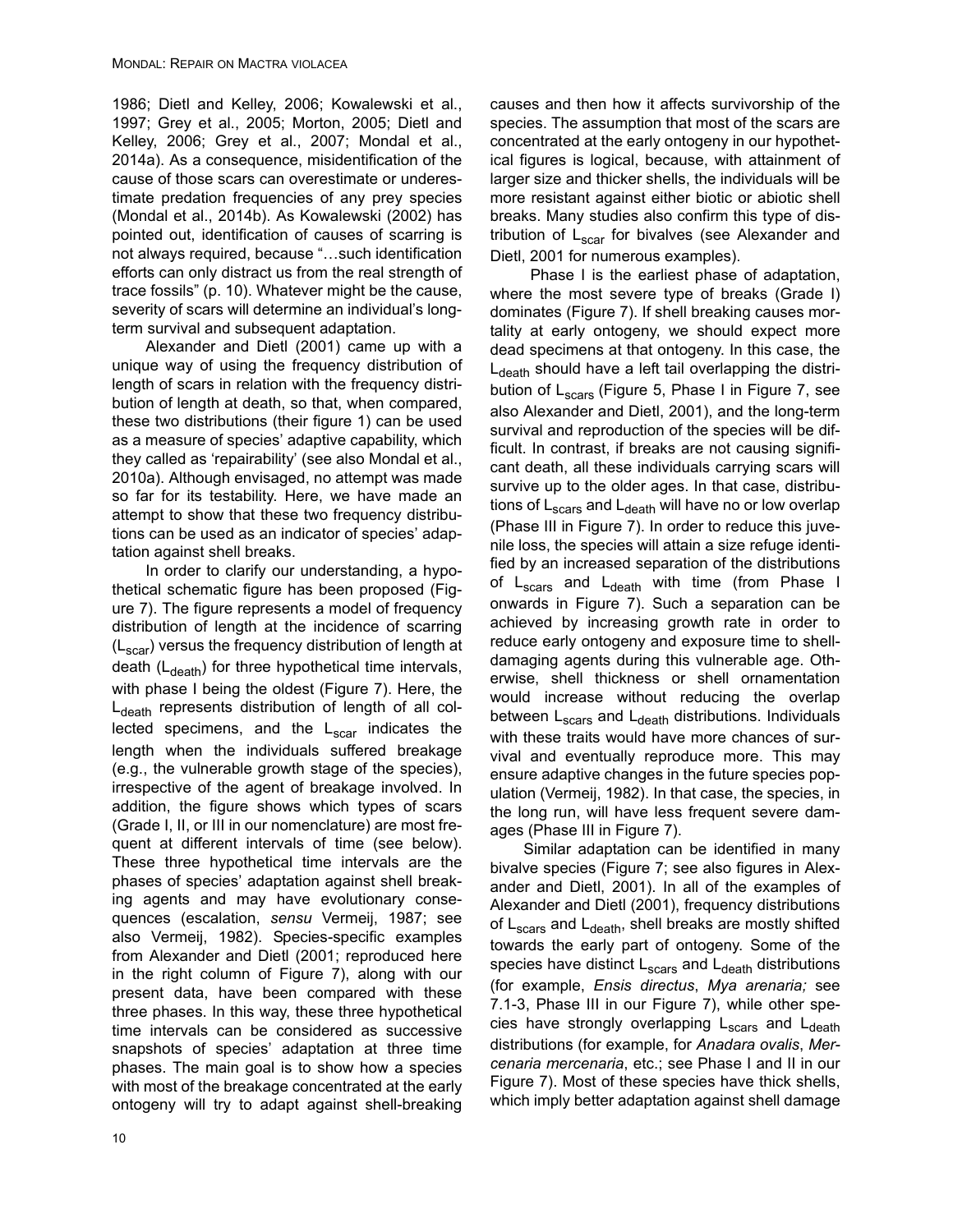

**FIGURE 7.** The model shows (left column) how species' adaptation allows it to reduce frequencies of severe damages with time (i.e., from Phase I to Phase III). In addition to it, the model also shows how death due to scarring is minimized by moving away from the frequency distribution of length at scarring (see text). The right column presents many examples of these distributions, redrawn from Alexander and Dietl (2001).

even when there is high chance of early death by shell breaks. In order to maximize survival by reducing lethal breaks (i.e., Grade I) at the early ontogeny, the different bivalve taxa showed different adaptations. If those adaptations (escalation) involve size refuge from lethal shell breaks at the early ontogeny, the distribution of  $L<sub>scars</sub>$  will be similar to Phase III in Figure 7 (also see Figure 5),

which will eventually determine an individual's long-term survival. According to Vermeij (1982), when some of these individuals survive sub-lethal attacks and reproduce, those adaptations will be favored by natural selection over individuals who do not have anti-breaking adaptations. In the evolutionary time scale, such traits will propagate among the population/species (Vermeij, 1982).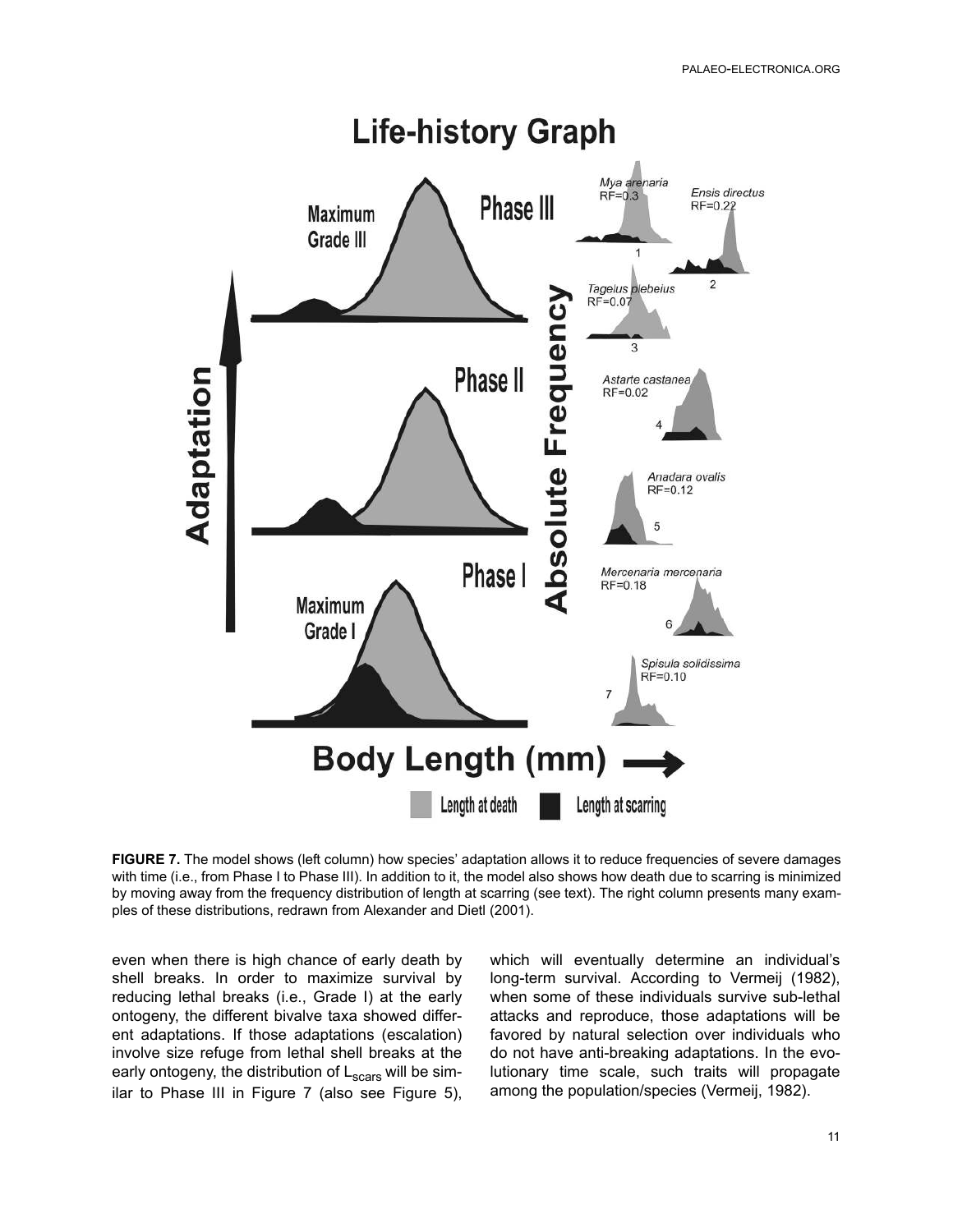In the present study, for *M. violacea*, we have observed that the  $L_{\text{scars}}$  and  $L_{\text{death}}$  distributions overlap (Figure 5), but show ontogenetic increase in shell thickness (Figure 6). It is possible that ontogenetic increase in thickness might increase the repair scar frequency with increasing size since thicker shells would be more likely to survive attack and become more resistant to damage. In addition, the present species becomes relatively deeper burrower during ontogeny as evident from relative increase of depth of pallial sinus. This further reduces the chance of encountering shell breaking predators, saltating clasts, or other causes of breakage. This adaptive success is coincident with the high frequency of very low grade, less severe damage on it (Table 2). All of these escalated morphological traits have enabled *M. violacea* to live longer and achieve a larger body size.

## **ACKNOWLEDGEMENTS**

We express our sincere thanks to A. Kayal*,* M. Kayal, and R. Mitra for their cooperation in the fieldwork. S.M. acknowledges G. Herbert (University of South Florida) and two anonymous reviewers for valuable suggestions.The language of the manuscript is greatly improved by the careful proofreading by G. Brown (University of South Florida). S.B. acknowledges partial support from CAS of Department of Geological Sciences; DST-PURSE and UPE II of Jadavpur University. S. Mallick acknowledges the grant for field work funded by UGC.

#### **REFERENCES**

- Alexander, R.R. 1986. Resistance to repair of shell breakage induced by durophages in Late Ordovician brachiopods. *Journal of Paleontology,* 60:273-285.
- Alexander, R.R. and Dietl, G.P. 2001. Shell repair frequencies in New Jersey bivalves: a Recent baseline for tests of escalation with Tertiary, Mid-Atlantic congeners. *Palaios,* 16:354-371.
- Alexander, R.R. and Dietl, G.P. 2003. The fossil record of shell breaking predation on marine bivalves and gastropods. p. 141-176. In Kelley, P.H., Kowalewski, M., and Hansen, T.A. (eds.), *Predator-Prey Interactions in the Fossil Record*. Kluwer Academic/Plenum Publishers, New York.
- Alexander, R.R. and Dietl, G.P. 2005. Non-predatory shell damage in Neogene Western Atlantic deep-burrowing bivalves. *Palaios*, 20:280-295.
- Ausich, W.I. and Gurrola, R.A. 1979. Two boring organisms in a Lower Mississippian community of southern Indiana. *Journal of Paleontology,* 53:335-344.
- Boulding, E.G. 1984. Crab-resistant features of shells of burrowing bivalves: decreasing vulnerability by increasing handling time. *Journal of Experimental Marine Biology and Ecology*, 76:201-223.
- Bromley, R.G. 1970. Borings as trace fossils and *Entobia cretacea* Portlock, as an example. *Geological Journal Special Issue,* 3:49-90.
- Cadee, G.C. 1999. Shell damage and shell repair in the Antarctic limpet *Nacella concinna* from King George Island. *Journal of Sea Research.* 41:149-161.
- Cadee, G.C., Walker, S.E., and Flessa, K.W. 1997. Gastropod shell repair in the intertidal of Bahia la Choya (N. Gulf of California). *Palaeogeography, Palaeoclimatology, Palaeoecology,* 136:67-78.
- Carter, R.M. 1968. On the biology and palaeontology of some predators of bivalves Mollusca. *Palaeogeography, Palaeoclimatology, Palaeoecology,* 4:29-65.
- Checa, A. 1993. Non-predatory shell damage in Recent deep-endobenthic bivalves from Spain. *Palaeogeography, Palaeoclimatology, Palaeoecology,* 100:309- 331.
- Das, A., Mondal, S., and Bardhan, S. 2014. A note on exceptionally high confamilial naticid drilling frequency on *Natica gualteriana* from the Indian subcontinent. *Historical Biology*. 26:758-764.
- Dietl, G.P. 2003. Coevolution of a marine gastropod predator and its dangerous bivalve prey. *Biological Journal of the Linnean Society,* 80:409-436.
- Dietl, G.P. 2004. Origins and circumstances of adaptive divergence in whelk feeding behavior. *Palaeogeography, Palaeoclimatology, Palaeoecology*, 208:279- 291.
- Dietl, G.P. and Alexander, R.R. 2005. High frequency and severity of breakage-induced shell repair in western Atlantic Pinnidae (Bivalvia). *Journal of Molluscan Studies*, 71:307-311.
- Dietl, G.P. and Kelley, P.H. 2006. Can naticid gastropod predators be identified by the holes they drill? *Ichnos.* 13:103-108.
- Dietl, G.P., Alexander, R.R., and Bien, W. 2000. Escalation in Late Cretaceous–early Paleocene oysters (*Gryphaeidae*) from the Atlantic Coastal Plain. *Paleobiology,* 26:215-237.
- Ebbestad, J.O.R. and Peel, J.S. 1997. Attempted predation and shell repair in Middle and Upper Ordovician gastropods. *Journal of Paleontology*. 71:1007-1019.
- Flessa, K.W., Cutler, A.H., and Meldahl, K.H. 1993. Time and taphonomy: quantitative estimates of time-averaging and stratigraphic disorder in a shallow marine habitat. *Paleobiology*, 19:266-286.
- Grey, M., Boulding, E.G., and Brookfield, M.E. 2007. Shape differences among boreholes drilled by three species of naticid gastropods. *Journal of Molluscan Research,* 71:253-256.
- Grey, M., Lelievre, P.G., and Boulding, E.G. 2005. Selection for prey shell thickness by the naticid gastropod *Euspira lewisii* (Naticidae) on the bivalve *Protothaca staminea* (Veneridae). *The Veliger.* 48:317-322.